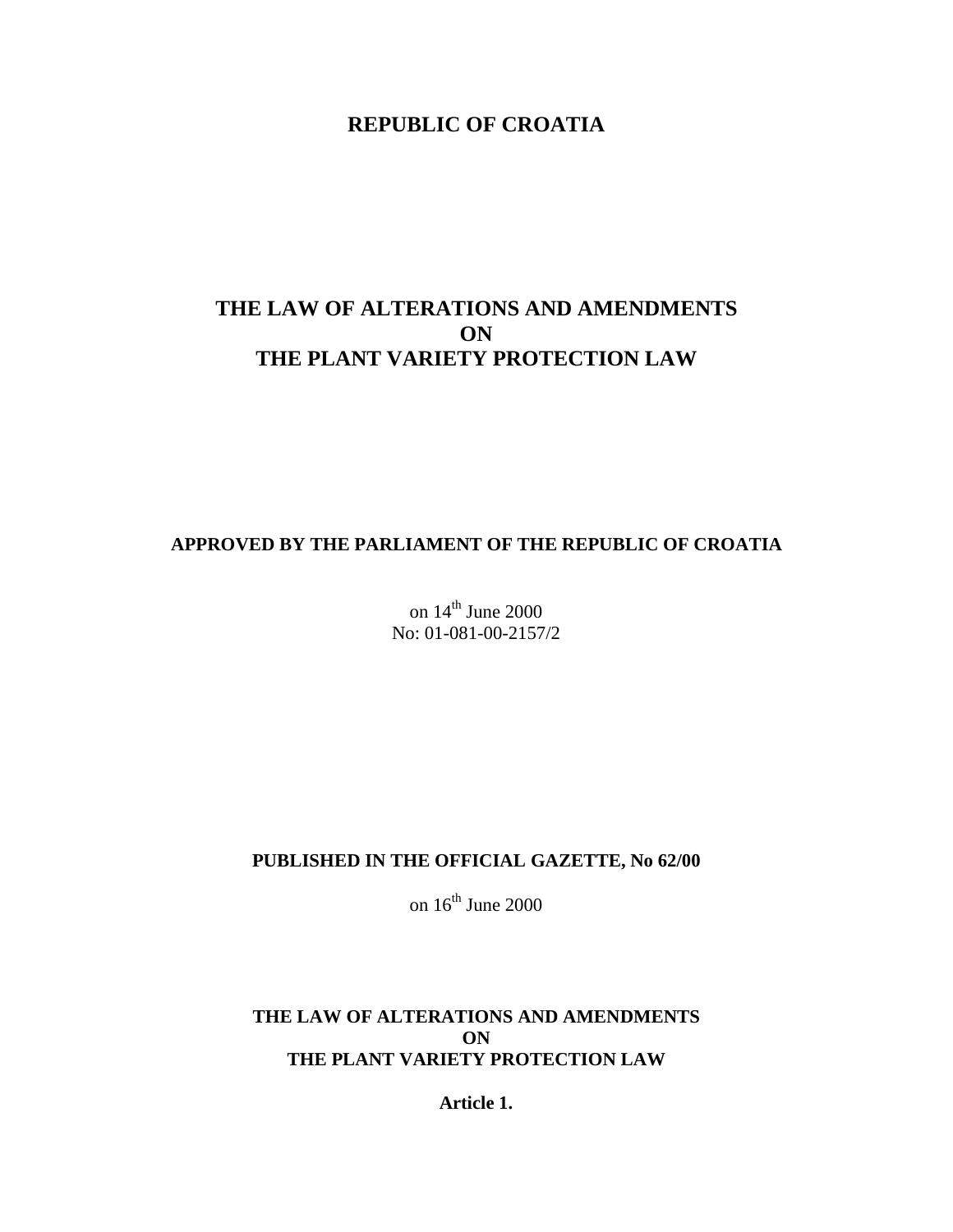In the Plant Variety Protection Law (published in the "Official Gazette" of the Republic of Croatia No. 131/97) in Article 5 paragraph (2) after "and issue professional opinions and proposals" shall be inserted "and give consent in the procedures of grant of Breeders' Rights."

#### **Article 2.**

In Article 8 paragraph (1) shall be substituted with – "The variety is new if, at the date of filing of application for a breeders' rights, propagating or harvested material of the variety has not been sold or otherwise disposed of to others, by or with consent of the breeder for purposes of exploitation of the variety in the territory of the Republic of Croatia for longer than one year or, in a territory other than the Republic of Croatia for longer than four years".

In paragraph (3) of the same article the word "registered" shall be deleted.

# **Article 3.**

In article 9 paragraph (3) the word "may" shall be substituted with the word "must".

## **Article 4.**

In Article 12 after paragraph (1) shall be inserted two new paragraphs (2) and (3):

"(2) The acts referred to in paragraph (1) in respect of harvested material, including entire plants and parts of plants, obtained through the unauthorised use of propagating material of the protected variety shall require the authorisation of the breeder, unless the breeder has had reasonable opportunity to exercise his right in relation to the said propagating material.

(3) The acts referred to in paragraph (1) in respect of product made directly from harvested material of the protected variety falling within the provisions of paragraph (2) through the unauthorised use of the said harvested material shall require the authorisation of the breeder, unless the breeder has had reasonable opportunity to exercise his right in relation to the said harvested material."

The previous paragraphs (2) and (3) shall become paragraphs (4) and (5).

## **Article 5.**

In the Article 13 item 1 shell be substituted with -

"1. varieties which are essentially derived from the protected variety, where the protected variety is not itself an essentially derived variety.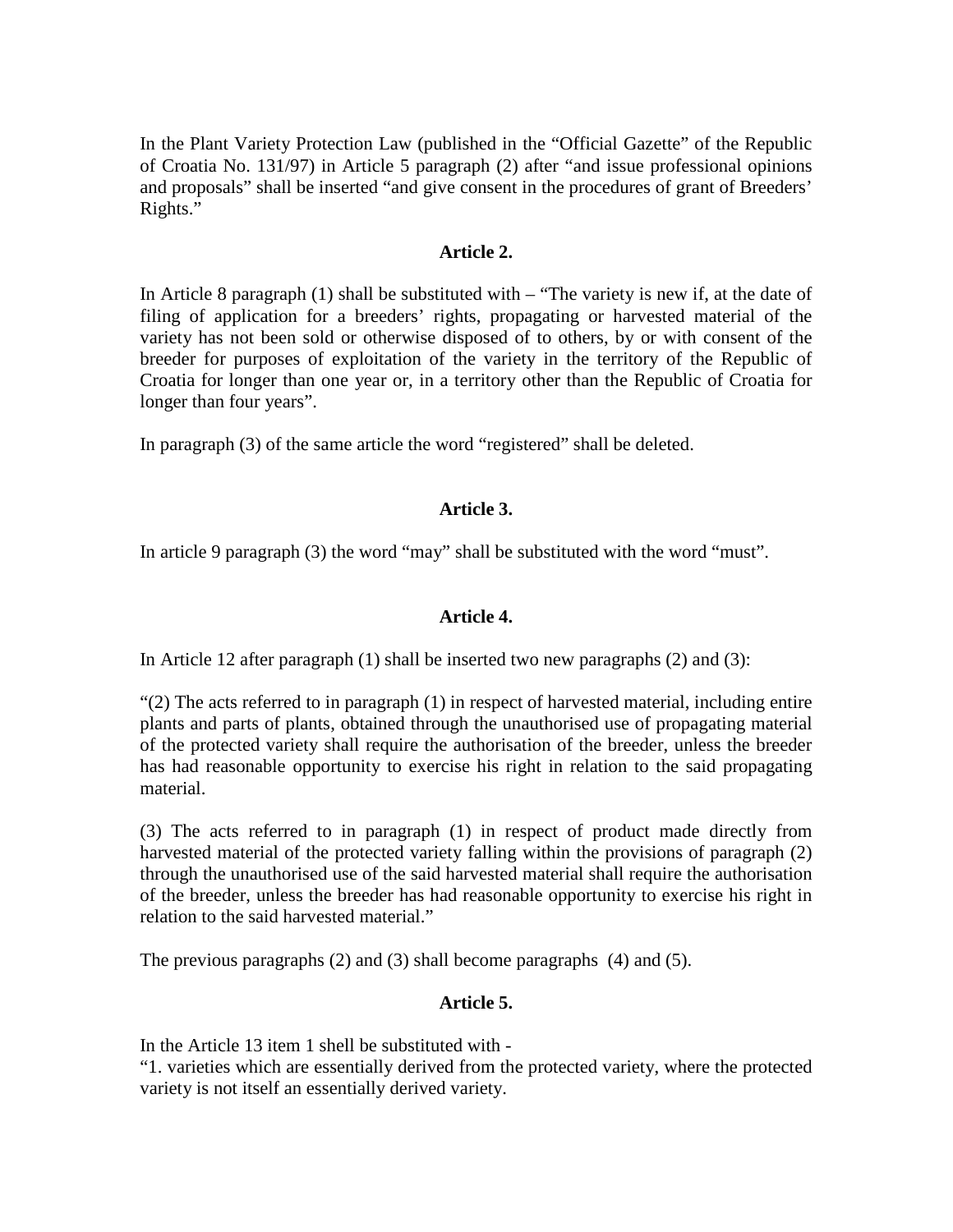#### **Article 6.**

Article 14 shall be substituted as follows:

"(1) The breeders' right shall be granted for a fixed period.

(2) Minimum period shall not be shorter than 20 years from the date of grant of the breeder's right and for trees and vines shall not be shorter than 25 years.

## **Article 7.**

In Article 16 item 3 the words "declared null" shall be substituted with the word "cancelled".

#### **Article 8.**

After Article 18 shall be inserted the new article 18a. as follows:

#### "Article 18a.

(1) Any breeder who has duly fielded an application for the protection of a variety in one of the Contracting Parties (the "first application") shall, for the purpose of filing an application for the grant of breeders' rights for the same variety with the authority of any other Contracting Party, enjoy a right of priority for a period of 12 months. This period shall be computed from the date of filing of the first application.

(2) In order to avail himself of the right of priority, the applicant shall submit to the Institute, within three months from the filing date of the application at the Institute, a copy of the first application, certified to be a true copy by the authority with which that application was filed together with an application specified in Article 18 paragraph (1).

(3) The breeder shall be allowed a period of two years after the expirations of the period of priority from paragraph (1), in which to furnish the Institute with any necessary information, document or material required for the purpose of examination under Article 24.

(4) The breeder shall be allowed where the first application is rejected or withdrawn, an appropriate time after such rejection or withdrawal, in which to furnish the Institute with any necessary information and document. The material, required for the purpose of examination under Article 24., shall be furnished within the period specified for the species concerned and shall be regulated by the Minister."

# **Article 9**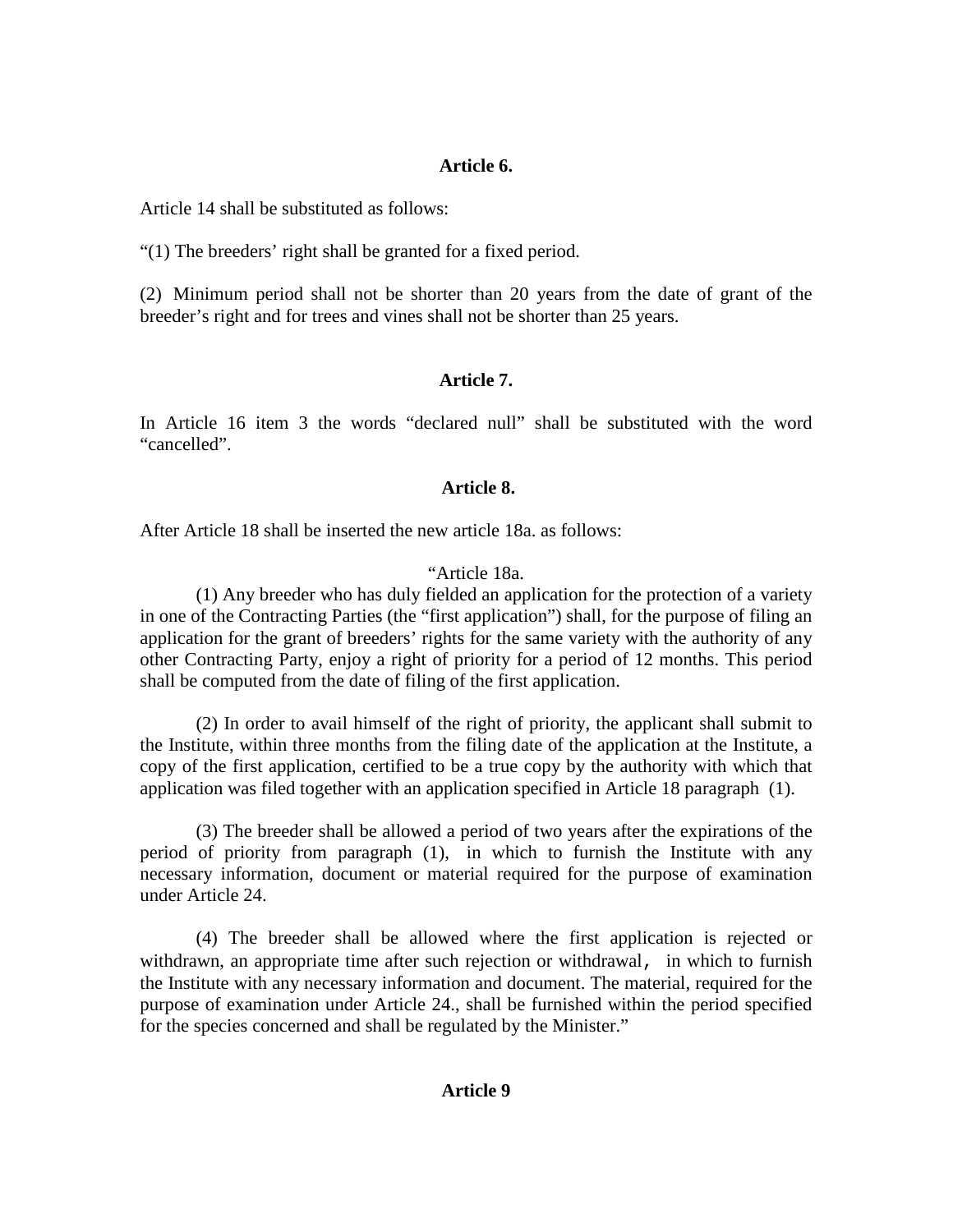In the article 25 paragraph (1) after word: "Institute" there shall be inserted: "with the previous consent of the Commission mentioned in article 5 paragraph (2) of this Law:"

#### **Article 10**

After the article 31 shall be inserted the new sub-heading as follows:

# **"5. Special cases for cancellation and nullity of the official decision on the breeders' rights. "**

#### **Article 11**

Article 32 shall be substituted as follows:

"(1) The Institute shall annul an Official Decision on the breeders' rights where it is established:

- 1. that the variety was not new or distinct at the date of filing of the application specified in article 18 paragraph (1) or, where relevant, at the date of priority;
- 2. that, where the breeders' rights have been granted essentially on the basis of information and documents submitted by the applicant, the variety was not uniform or stable at the date refers to in 1;
- 3. that the breeders' rights have been granted to a person who is not entitled to them and the entitled person has not brought an action under Article 43.

(2) An Official Decision from the paragraph (1) shall be published in the official journal of the Institute."

#### **Article 12.**

After article 33 shall be inserted the new article 33a. as follows:

#### "Article 33a.

(1) The Institute shall cancel an Official Decision on the breeders' rights where it is established that:

1. the variety is no longer uniform or stable.

2. the owner of the rights within 1 month period:

- does not provide the Institute with the information, documents or material deemed necessary for verifying the maintenance of the variety;

does not propose a suitable denomination to replace the existing one, where the Institute proposes to cancel the latter after the breeders' rights has been granted.

(2) An Official Decision from paragraph (1) shall be published in the official journal of the Institute."